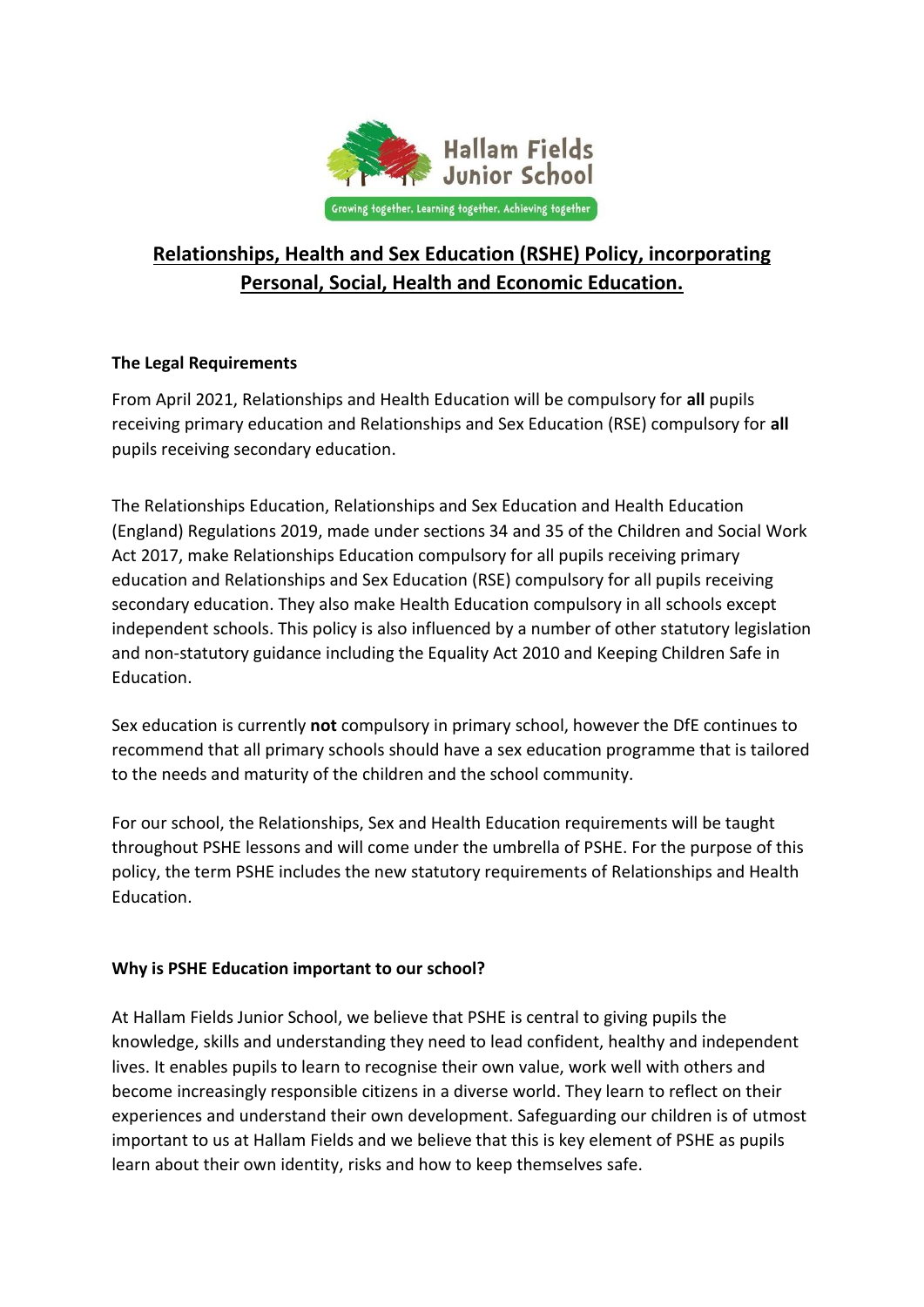## **Definition of Relationships Education**

Relationships Education focuses on teaching the fundamental building blocks and characteristics of positive relationships, with particular reference to friendships, family relationships, and relationships with other children and with adults. Pupils will be taught about what a relationship is, what friendship is, what family means and who the people are who can support them.

Pupils will be taught how to take turns, how to treat each other with kindness, consideration and respect, the importance of honesty and truthfulness, permission seeking and giving, and the concept of personal privacy. Our pupils will also be taught what personal space and boundaries are and how to establish these with others. They will be taught how to show respect for the boundaries of themselves and others and to understand the differences between appropriate and inappropriate or unsafe contact.

Relationships Education extends to online relationships as by the end of primary school, many children will already be using the internet. Pupils will be taught about online safety and appropriate behaviour in a way that is relevant to pupils' lives. Content such as how data and their personal information is shared and used by websites will feature in Relationships Education.

### **Definition of Health Education**

Health Education focuses on teaching the characteristics of good physical health and mental wellbeing. Pupils will be taught the benefits and importance of daily exercise, good nutrition and sufficient sleep. They will be given the language and knowledge to understand the normal range of emotions that everyone experiences with a view to enable pupils to articulate how they are feeling, develop the language to talk about their bodies, health and emotions and judge whether what they are feeling and how they are behaving is appropriate and proportionate for the situations that they experience.

Pupils should be taught about the steps they can take to protect and support their own and others' health and wellbeing, including simple self-care techniques, personal hygiene, prevention of health and wellbeing problems, basic first aid and the dangers of drugs, alcohol and tobacco.

Puberty including menstruation should be covered in Health Education and should, as far as possible, be addressed before onset. This should ensure male and female pupils are prepared for changes they and their peers will experience.

Emphasis should be given to the positive two-way relationship between good physical health and good mental wellbeing, and the benefits to mental wellbeing of physical exercise and time spent outdoors. Pupils should also be taught the benefits of hobbies, interests and participation in their own communities, making clear that humans are social beings and that spending time with and considering the needs of others are beneficial for health and wellbeing.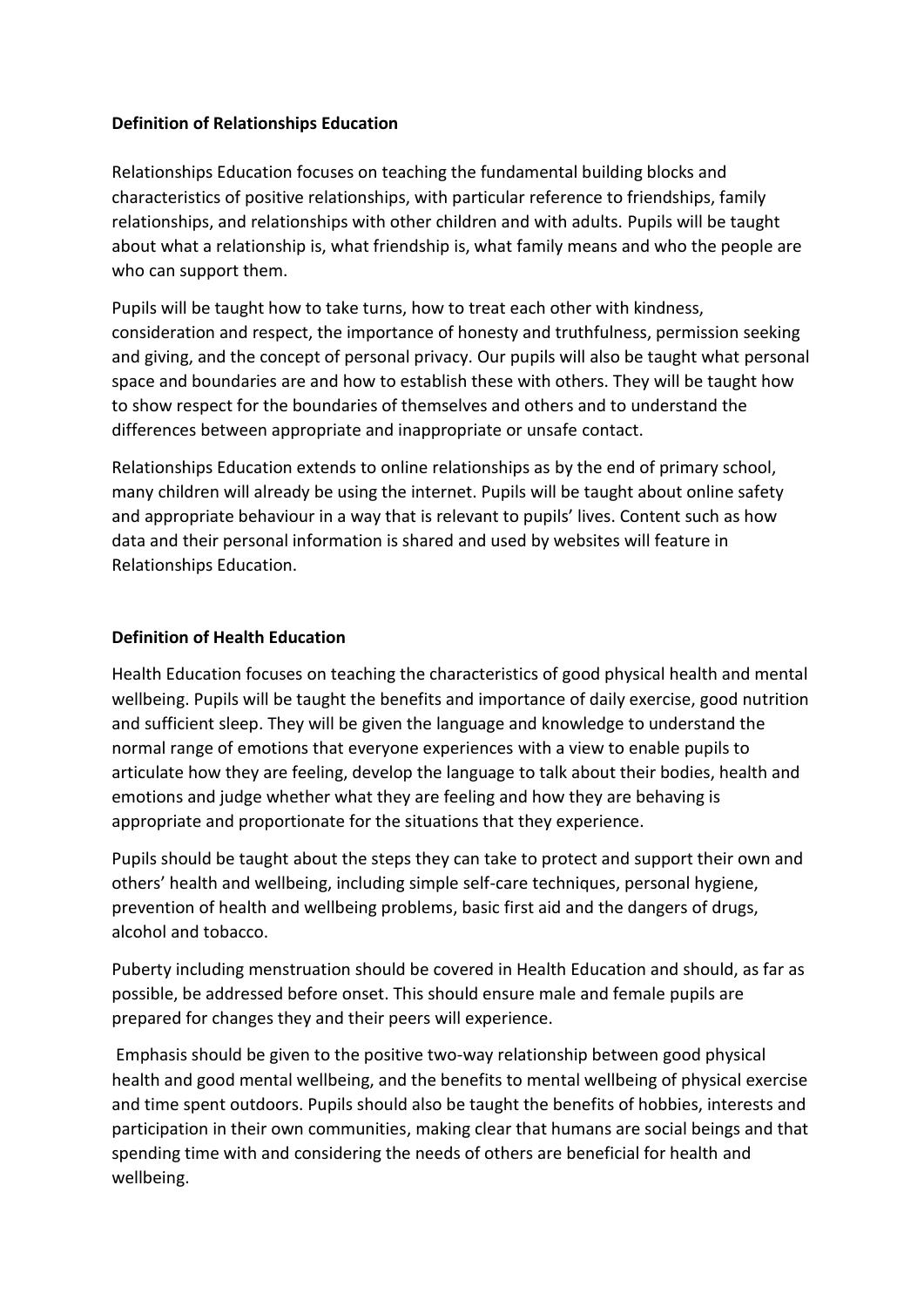In addition, Health Education also include the benefits of rationing time spent online and the risks of excessive use of electronic devices. In later primary school, pupils should be taught why social media, computer games and online gaming have age restrictions and should be equipped to manage common difficulties encountered online.

# **Definition of Sex Education**

Although Sex Education is not compulsory, the DfE recommends that schools have a Sex Education programme in place which is tailored to the age and physical and emotional maturity of its pupils. The Sex Education programme must ensure that both boys and girls are prepared for the changes that adolescence brings and – drawing on knowledge of the human life cycle set out in the national curriculum for science - how a baby is conceived and born.

# **Subject Content**

To ensure Hallam Fields Junior School meets the Relationships and Health Education requirements, we follow the Derbyshire Agreed Syllabus "PSHE Matters".

Within this scheme, there are twelve modules which are taught over a two year period. Each module contains learning opportunities which have been taken from the PSHE Association Programme of Study statements. They are based on the three core themes: Health and Wellbeing, Living in the Wider World and Relationships.

The twelve modules are:

- 1. Drug Education including how to manage risk and peer influences
- 2. Exploring Emotions including how to recognise and manage feelings and emotions
- 3. Being Healthy including the importance of looking after our physical and mental health
- 4. Growing up including how the body changes from childhood to adolescence (puberty). This also includes the Sex Education element.
- 5. Changes including transition and loss
- 6. Bullying Matters including how to ask for help and the impact of bullying
- 7. Being Me including identity and community
- 8. Difference and Diversity including challenging stereotypes
- 9. Being responsible including human right and looking after the environment
- 10. Being Safe including online behaviour.
- 11. Relationships including what constitutes a healthy relationships
- 12. Money Matters including enterprise

The modules are repeated every other year so that areas can be explored at a deeper level as pupils mature.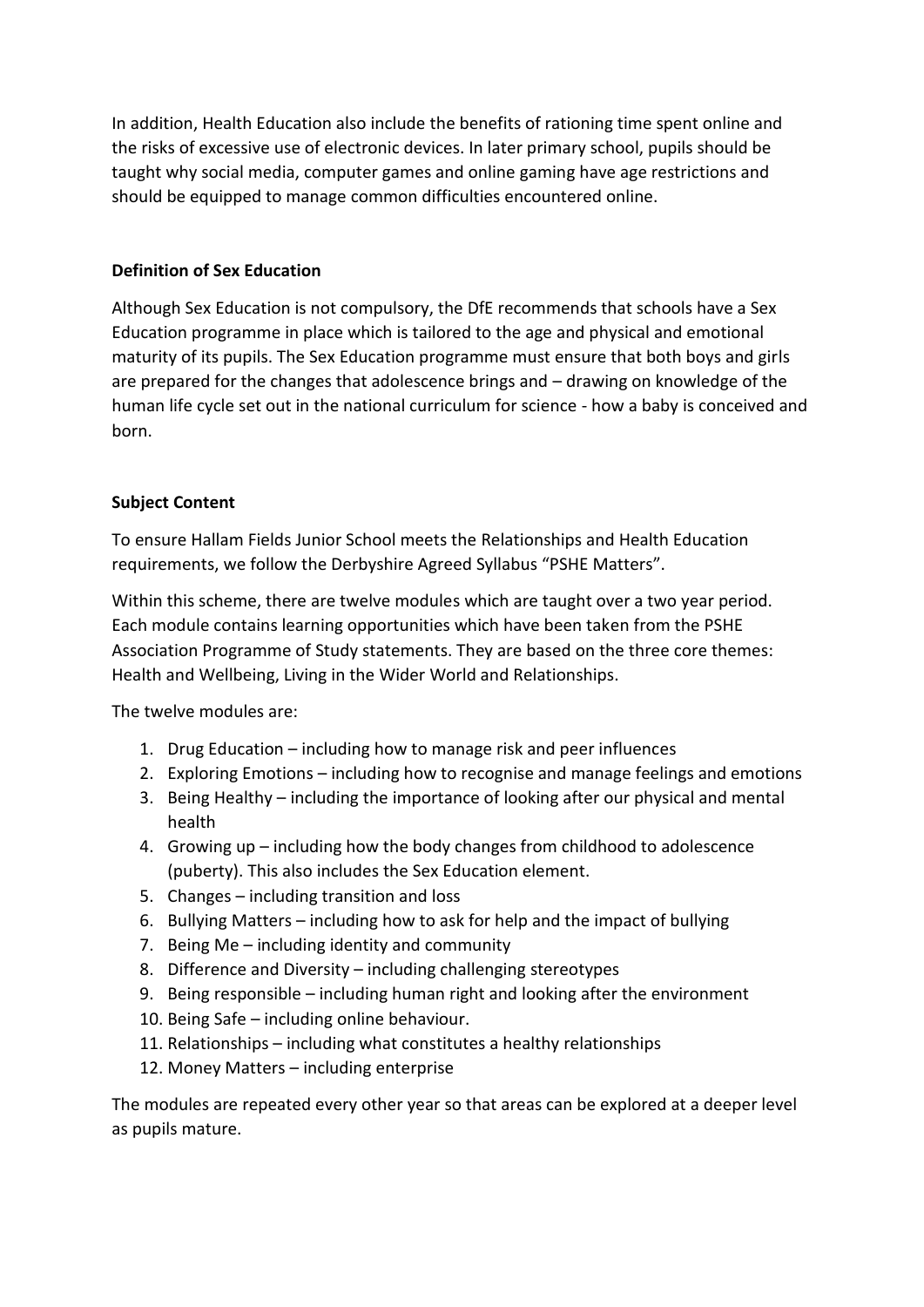The modules for each year group within the PSHE Matters curriculum can be taught in any order. At Hallam Fields Junior School, our class teachers have chosen the order of the modules for their year group. This ensures that the modules are relevant according to the other curriculum areas that are being taught at the time. A different module is taught every half term.

See Appendix one for the Hallam Fields Junior School Long Term Plan.

# **How our curriculum is taught and who is responsible for it**

At Hallam Fields Junior School, the planning and delivery of the PSHE Matters is undertaken by our class teachers. A discrete PSHE lesson that meets the intended learning outcomes, as stated in the PSHE Matters curriculum, is planned and taught on a weekly basis. For these lessons, our teachers will use a range of teaching methods and age-appropriate resources to deliver PSHE lessons.

Due to nature of PSHE, elements of the subject are also featured in other parts of school life such as:

- **•** Assemblies
- External providers such as Derbyshire's Road Safety Team and MoneySense
- Science lessons
- Computing lessons
- Religious Education lessons
- Whole class Thrive sessions.

Our teachers recognise that a safe learning environment is essential for the effective delivery of PSHE education. Therefore, all lessons are delivered in a safe, secure and supportive environment where children's genuine questions and areas of concern are sensitively and appropriately addressed. Teachers take a balanced, non-judgmental approach to delivery acknowledging that there are many different views and values around relationships, sex, drugs and other issues.

Class teachers use a range of approaches to teach the content with the PSHE Matters curriculum. They choose their approaches based on the content being taught and the needs of their pupils.

Approaches might include but are not limited to the following:-

- Class or group discussions
- Anonymous question/worry boxes
- Reflection activities
- Written tasks
- Examining scenarios
- Showing video resources
- Research tasks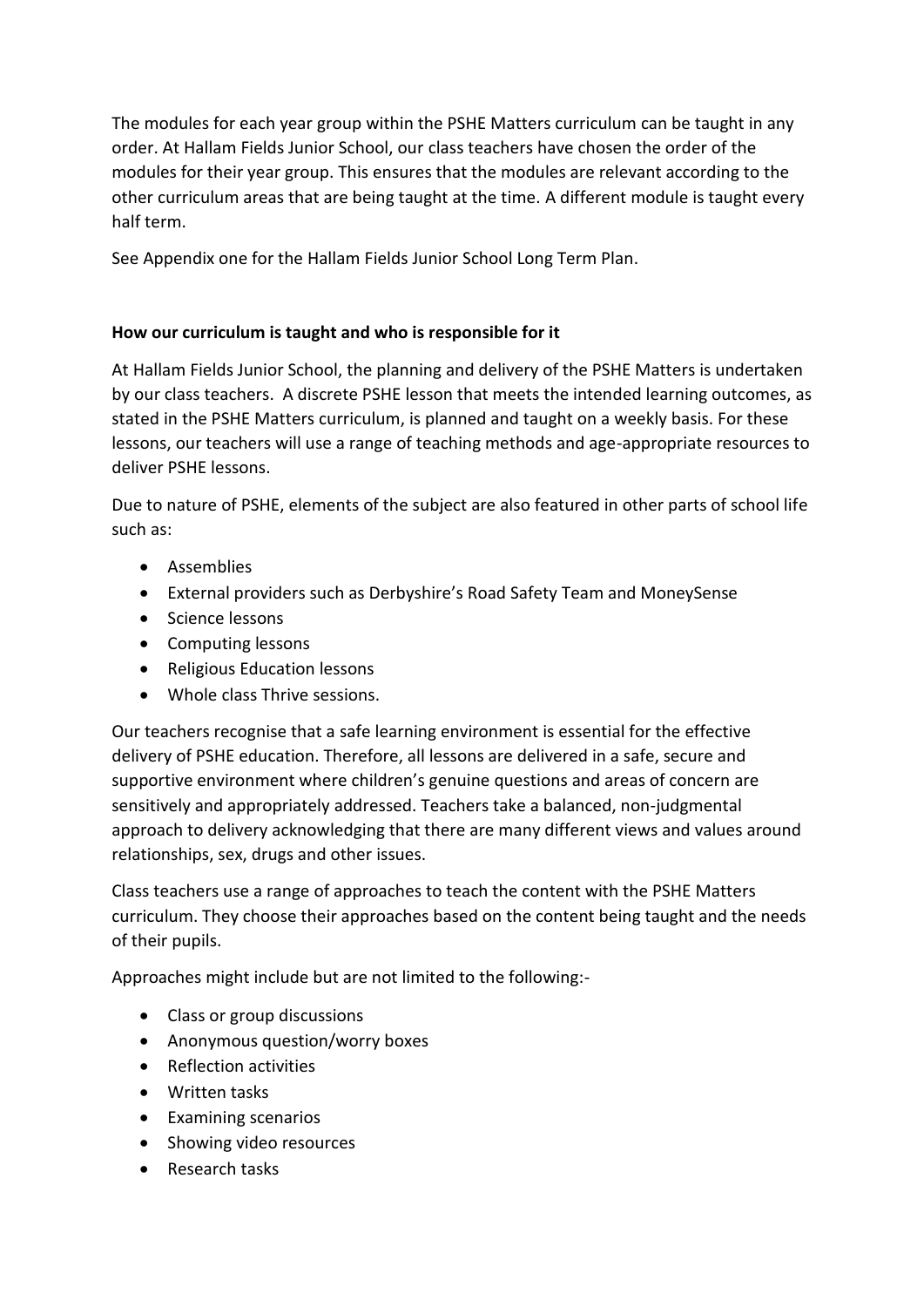At Hallam Fields Junior School, we do not prescribe what order lessons within a module are taught, nor do we specify how long should be spent on each outcome. Instead, we use the notion of pupil voice to dictate how long and how deeply an objective is explored.

To put this into practice, teachers display the module title to the children at the beginning of the first lesson. Then, the teacher asks the children what they would like to learn about relating to this module title. The children feedback their ideas in a way deemed most effective by the class teacher. This enables the teacher to see what personal concerns children have relating to that area. The teacher can then plan in time to address these concerns throughout the module.

At the beginning of the module, teachers also display the objectives that will be covered throughout the half term. The objectives are displayed in a child friendly way so that the children fully understand what they will be learning about. The children are then asked to rank these objectives in order of importance and how long they think should be spent on each one.

The teacher then takes the children's feedback and teaches each objective accordingly, spending time on each one as decided by the children. This approach ensures that the children get to have their say on what is important to them and what teaching and learning they feel that they need the most.

# **Assessment**

According to the PSHE Association, assessment is central to effective teaching and learning in PSHE just as it is in any subject. At Hallam Fields Junior School, we recognise the crucial role that assessment plays in informing teaching and learning and measuring progress.

At Hallam Fields Junior School, teachers use a range of assessment strategies to track pupils' progress in PSHE. This may include before and after learning activities, marked exercise books, self-assessment and peer assessment.

The subject lead and nominated governor are responsible for monitoring the achievement of pupils in PSHE. A statement which refers to pupils' attainment and effort in PSHE will be included in the end of year report.

#### **Dealing with questions**

As sensitive issues are discussed within PSHE lessons, sometimes a child will ask an explicit or difficult question in the classroom. Teachers will refer to the following advice if a child asks a difficult question:

 Questions do not have to be answered directly and can be addressed later. We believe that individual teachers must use their skill and discretion in these situations and refer to the PSHE coordinator if necessary.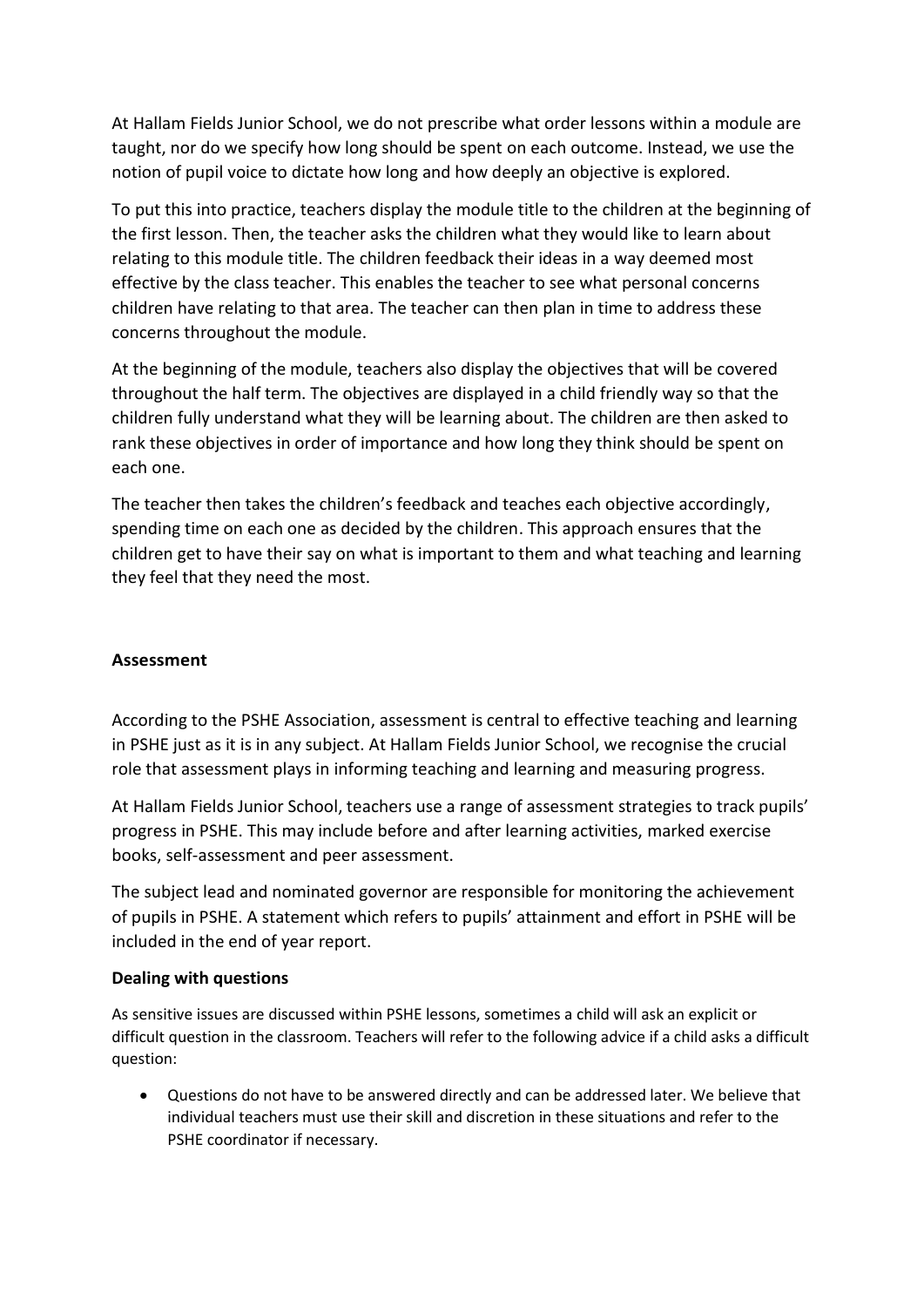- Teachers should establish clear parameters about what is appropriate and inappropriate in a whole class setting. Ground rules will be established prior to any content being delivered so that children know what is acceptable to ask and what is not.
- Teachers should set the tone by speaking in a matter of fact way and ensuring that pupils discuss issues in a sensible way
- Pupils are encouraged, where appropriate, to write down questions anonymously and post them in a box. The teacher will then have time to prepare answers to the relevant questions.
- If a question is too personal, the teacher should remind the pupil of the ground rules. No one [teacher or pupil] should answer a personal question.
- If a question is too explicit, feels too old for a pupil, is inappropriate for the whole class, or raises concerns about sexual abuse, the teacher should acknowledge it without alarming the child. The teacher must pass on what was asked and who asked it to the Designated Safeguarding Lead and this should be recorded on CPOMs.
- If a teacher is concerned that a pupil is at risk of sexual abuse then the usual child protection and safeguarding procedures **MUST** be followed.
- Teachers are careful not to be drawn into providing more information than appropriate to the age of the child.
- Only the correct names for body parts will be used. Meanings of words will be explained in a sensible and factual way.

# **Ensuring our PSHE curriculum is accessible to all pupils, including those with Special Educational Needs and Disabilities (SEND)**

At Hallam Fields Junior School we believe that PSHE must be accessible for all pupils. As a school we promote inclusion for all and the celebration of uniqueness. Every child and family have a right to feel included and valued in our school community.

Under the Equality Act 2010 we have a duty not to discriminate against people on the basis of their age, disability, gender, gender identity, pregnancy or maternity, race, religion or belief and sexual orientation. The Act allows schools to take positive action to deal with particular disadvantages affecting one group because of one of the characteristics listed above. An example of this in relation to PSHE in our school is that we may need to provide additional learning opportunities for children with special educational needs and/or disabilities.

As with other subjects, pupil with SEND may need additional support to access the PSHE curriculum. Teachers will assess the needs of each pupil and ensure that appropriate support is put in place, which may involve personalised teaching and learning approaches. In all cases, we will liaise with parents to ensure that each child's needs are met and a plan is put in place.

All staff have access to the PSHE Association's Planning Framework for Children with SEND, which links to the PSHE Matters learning modules and objectives. This document maps out content grids from the new statutory guidance and has adapted learning outcomes appropriately for cases where statutory content may not be accessible for pupils with SEND.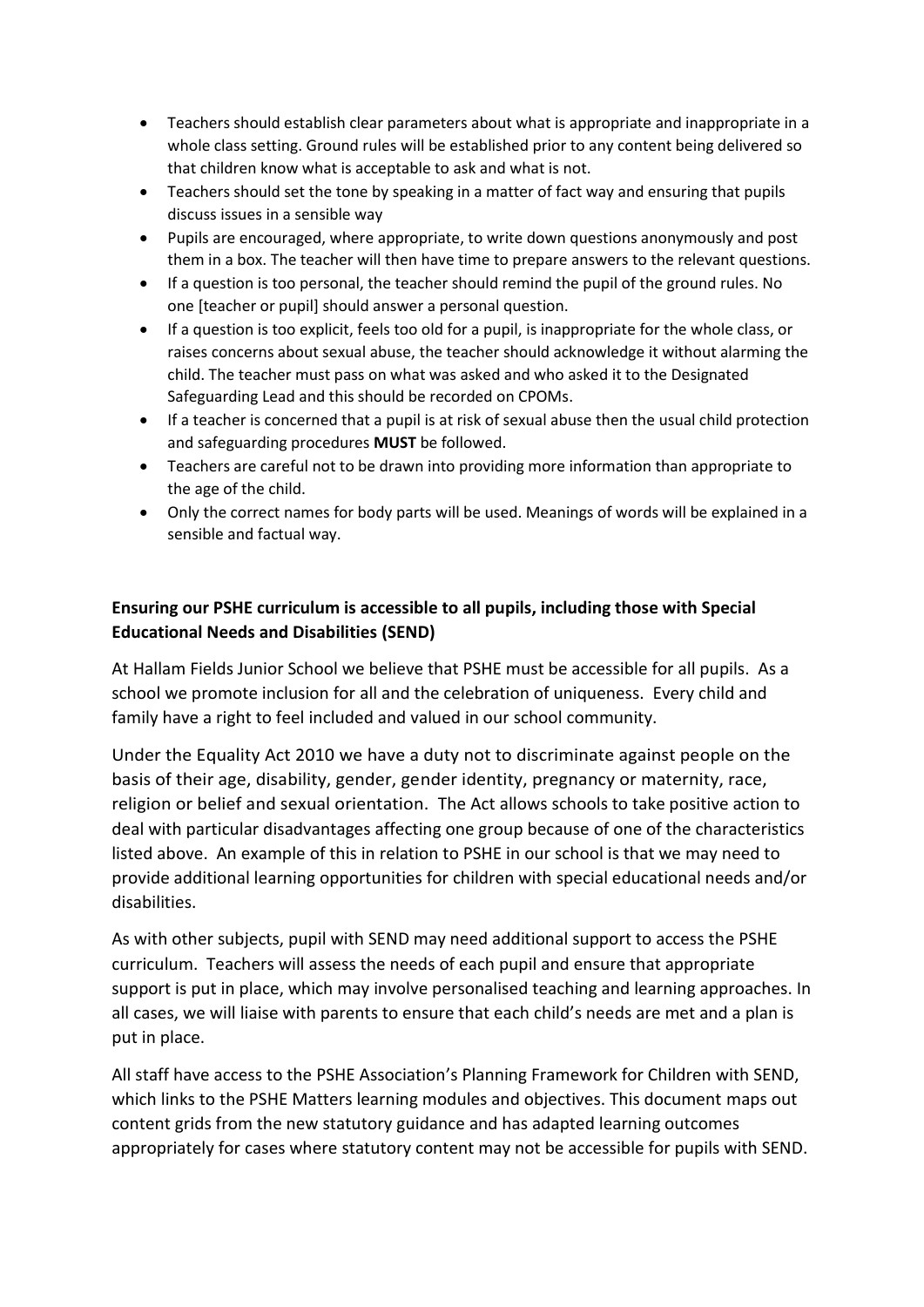Class teachers are encouraged to use this document to plan and deliver appropriate activities which ensure progression and continuity for children with additional needs.

## **The Role of Parents and their Right to Withdraw**

At Hallam Fields Junior School, we recognise the vital role that parents play in the development of their children's understanding about health and relationships. We understand that parents are the first teachers of their children and have the most significant influence in enabling their children to grow and mature into successful and healthy adults. With this in mind we aim to work with parents as much as possible to enable them to engage in our curriculum development.

We aim to build a positive and supporting relationship with our parents by:

- Informing parents routinely about our PSHE policy and practice
- Sharing and explaining curriculum content and its organisation
- Answering any questions that parents may have about PSHE
- Taking seriously any issue that parents raise with teachers or governors about this policy or the arrangements for PSHE teaching
- Conducting consultation on an annual basis about any needs in relation to our PSHE curriculum and policy

We will always ensure that any Sex Education content is appropriate and carefully selected based on the maturity and needs of all of the pupils. We will always be transparent about what is to be taught within these lessons and ensure that parents are fully informed prior to these lessons being taught to their child(ren).

However, we recognise, in accordance with statutory guidance, that parents have the right to request for their child to be withdrawn from some or all of the non-statutory sex education elements within our PSHE curriculum. These elements are conception and pregnancy and birth.

Parents wishing to exercise this right must do so in writing to Mr David Brown (Headteacher). Mr Brown and the subject lead teacher will discuss parents' reasons why they wish to withdraw. If, after discussion, parents still wish to withdraw their child, the school will grant this right and will provide suitable and purposeful alternatives for the child(ren) during Sex Education lessons.

Parents cannot withdraw their child from Relationships, Health Education or the Science curriculum as these subjects are statutory.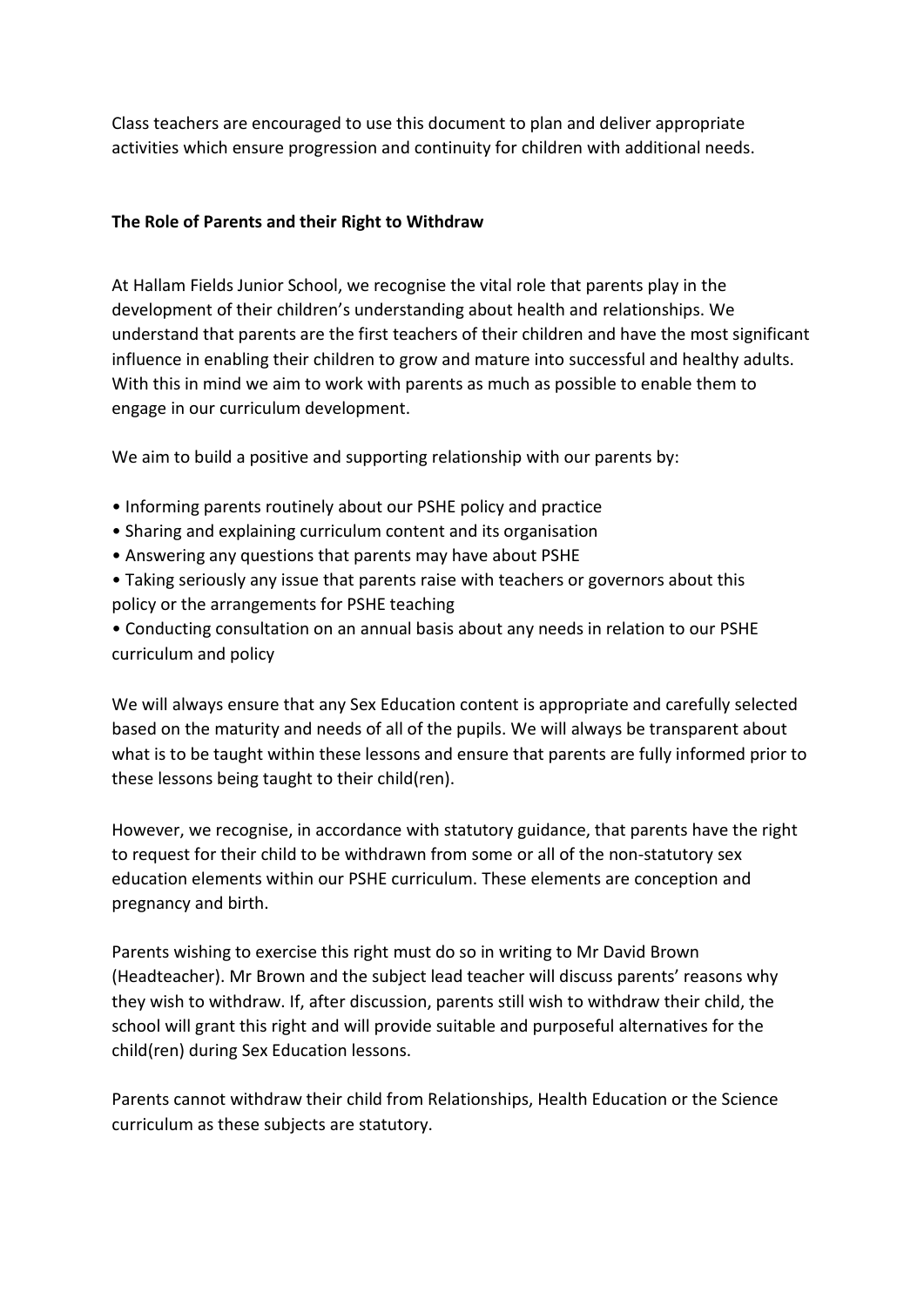# **Monitoring, evaluation and review**

To ensure the PSHE curriculum is effective, is meeting the needs of pupils and complies with the statutory guidance, the following strategies will be used to quality assure the programme of study:

- Evaluation from pupils
- Evaluation from staff
- Evaluation from parents
- Monitoring of planning
- Conducting book scrutinies

The PSHE curriculum will be regularly monitored by the subject lead. The views and feedback from the teachers who deliver the curriculum will be used to make adjustments on an ongoing basis.

This policy was produced in consultation with the entire school community, including pupils, parents, school staff and governors. This document is freely available via the Hallam Fields Junior School website and copies can be provided upon request.

The policy will be reviewed on an annual basis.

Responsibilities regarding the PSHE curriculum are outlined below:

#### *Governing body*

- Development and implementation of PSHE/RSHE policy
- Ensure parents are consulted about the PSHE/RSHE policy
- **Ensure all staff comply with policy**
- Link governor to monitor RSE/PSHE
- Monitoring, review and evaluation of this policy

#### *Head teacher*

- Consult with key stakeholders about the PSHE/RSHE policy
- Implement PSHE/RSHE policy
- **Monitor compliance to policy**
- Work closely with the link governor and coordinator
- Monitor the effectiveness of this policy and report annually to governors

#### *Co-ordinator*

- Lead the development of this policy throughout the school;
- Work closely with the Headteacher and the nominated governor
- **Provide guidance and support to all staff**
- **Provide training for all staff on induction and when the need arises;**